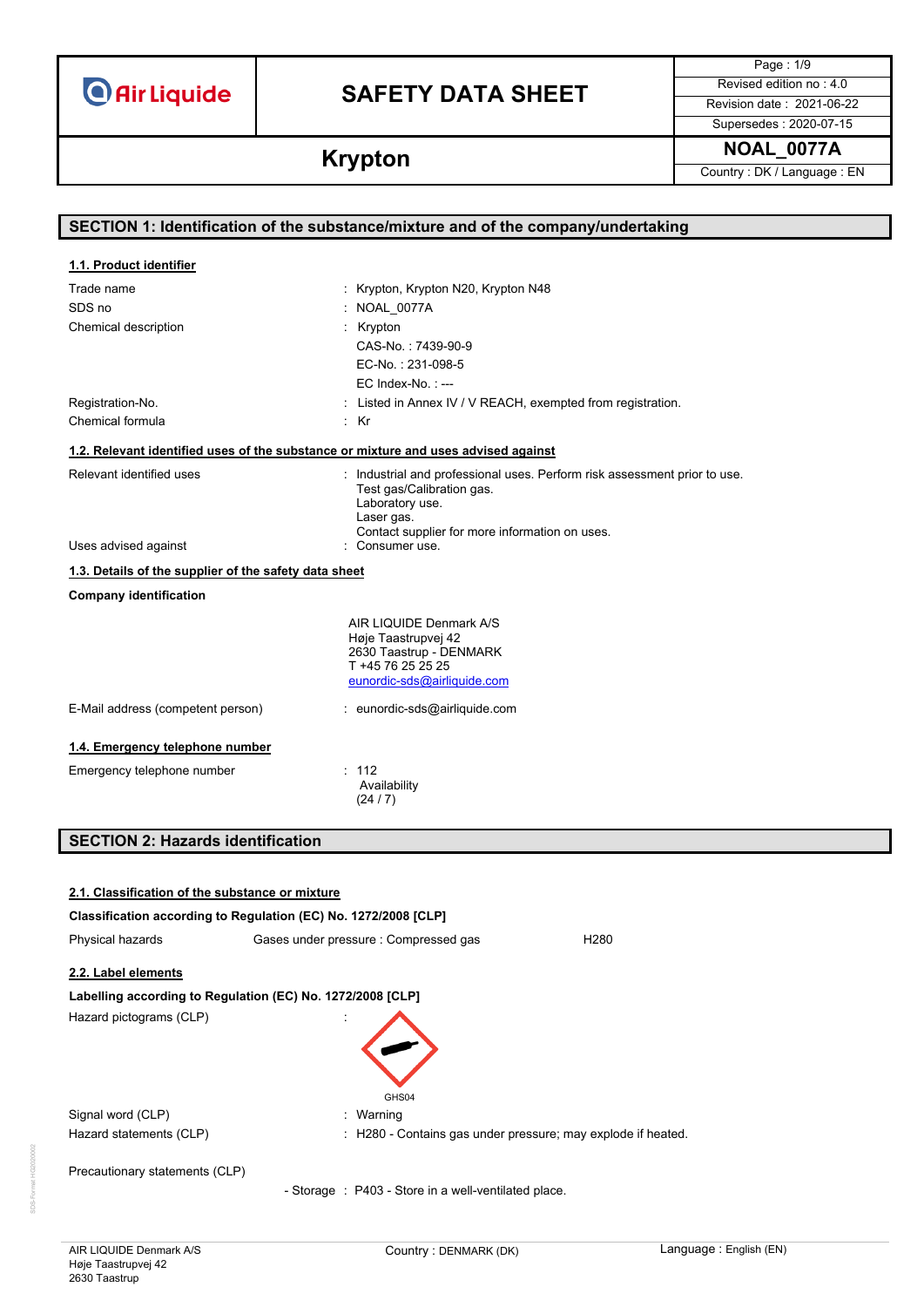

Page : 2/9 Supersedes : 2020-07-15

**Krypton NOAL\_0077A Krypton** Country: DK/Language : EN

### **2.3. Other hazards**

: Asphyxiant in high concentrations.

# **SECTION 3: Composition/information on ingredients**

### **3.1. Substances**

| Name    | <b>Product identifier</b>                                                                | Composition [V-%]: | <b>Classification according to</b><br><b>Regulation (EC) No. 1272/2008 [CLP]</b> |
|---------|------------------------------------------------------------------------------------------|--------------------|----------------------------------------------------------------------------------|
| Krypton | (CAS-No.) 7439-90-9<br>(EC-No.) 231-098-5<br>(EC Index-No.) ---<br>(Registration-No.) *1 | 100                | Press. Gas (Comp.), H280                                                         |

*Contains no other components or impurities which will influence the classification of the product.*

*\*1: Listed in Annex IV / V REACH, exempted from registration.*

*\*3: Registration not required: Substance manufactured or imported < 1t/y.*

### : Not applicable. **3.2. Mixtures**

# **SECTION 4: First aid measures**

### **4.1. Description of first aid measures**

| - Inhalation                                                     | : Remove victim to uncontaminated area wearing self contained breathing apparatus. Keep<br>victim warm and rested. Call a doctor. Perform cardiopulmonary resuscitation if breathing<br>stopped. |  |
|------------------------------------------------------------------|--------------------------------------------------------------------------------------------------------------------------------------------------------------------------------------------------|--|
| - Skin contact                                                   | : Adverse effects not expected from this product.                                                                                                                                                |  |
| - Eye contact                                                    | : Adverse effects not expected from this product.                                                                                                                                                |  |
| - Ingestion                                                      | : Ingestion is not considered a potential route of exposure.                                                                                                                                     |  |
| 4.2. Most important symptoms and effects, both acute and delayed |                                                                                                                                                                                                  |  |
|                                                                  | $\therefore$ In high concentrations may cause asphyxiation. Symptoms may include loss of<br>mobility/consciousness. Victim may not be aware of asphyxiation.<br>Refer to section 11              |  |

### **4.3. Indication of any immediate medical attention and special treatment needed**

: None.

| <b>SECTION 5: Firefighting measures</b>                            |                                                                                                                                                                                                                                                                                                                   |  |
|--------------------------------------------------------------------|-------------------------------------------------------------------------------------------------------------------------------------------------------------------------------------------------------------------------------------------------------------------------------------------------------------------|--|
| 5.1. Extinguishing media                                           |                                                                                                                                                                                                                                                                                                                   |  |
| - Suitable extinguishing media<br>- Unsuitable extinguishing media | : Water spray or fog.<br>$\therefore$ Do not use water jet to extinguish.                                                                                                                                                                                                                                         |  |
| 5.2. Special hazards arising from the substance or mixture         |                                                                                                                                                                                                                                                                                                                   |  |
| Specific hazards<br>Hazardous combustion products                  | : Exposure to fire may cause containers to rupture/explode.<br>: None.                                                                                                                                                                                                                                            |  |
| 5.3. Advice for firefighters                                       |                                                                                                                                                                                                                                                                                                                   |  |
| Specific methods                                                   | : Use fire control measures appropriate for the surrounding fire. Exposure to fire and heat<br>radiation may cause gas receptacles to rupture. Cool endangered receptacles with water spray<br>jet from a protected position. Prevent water used in emergency cases from entering sewers and<br>drainage systems. |  |
|                                                                    | If possible, stop flow of product.                                                                                                                                                                                                                                                                                |  |
|                                                                    | Use water spray or fog to knock down fire fumes if possible.                                                                                                                                                                                                                                                      |  |
|                                                                    | Move containers away from the fire area if this can be done without risk.                                                                                                                                                                                                                                         |  |
| Special protective equipment for fire fighters                     | : In confined space use self-contained breathing apparatus.                                                                                                                                                                                                                                                       |  |
|                                                                    | Standard protective clothing and equipment (Self Contained Breathing Apparatus) for fire                                                                                                                                                                                                                          |  |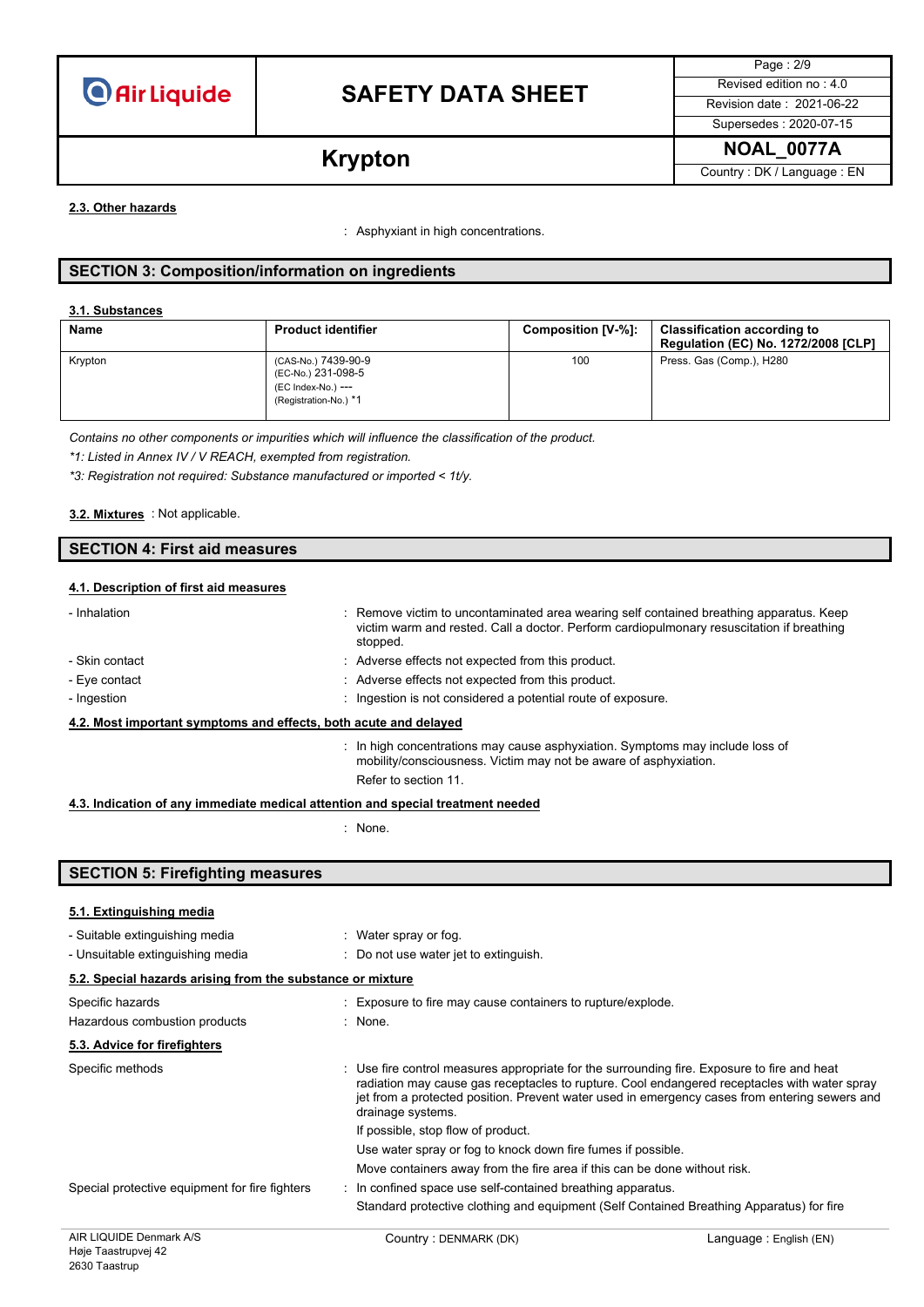**O** Air Liquide

# **SAFETY DATA SHEET** Revised edition no : 4.0

Page : 3/9 Supersedes : 2020-07-15

**Krypton NOAL\_0077A Krypton** Country: DK/Language : EN

fighters.

Standard EN 137 - Self-contained open-circuit compressed air breathing apparatus with full face mask.

Standard EN 469 - Protective clothing for firefighters. Standard - EN 659: Protective gloves for firefighters.

# **SECTION 6: Accidental release measures**

### **6.1. Personal precautions, protective equipment and emergency procedures**

|                                                           | . Try to stop release.                                                                                         |
|-----------------------------------------------------------|----------------------------------------------------------------------------------------------------------------|
|                                                           | Evacuate area.                                                                                                 |
|                                                           | Wear self-contained breathing apparatus when entering area unless atmosphere is proved to<br>be safe.          |
|                                                           | Ensure adequate air ventilation.                                                                               |
|                                                           | Prevent from entering sewers, basements and workpits, or any place where its accumulation<br>can be dangerous. |
|                                                           | Act in accordance with local emergency plan.                                                                   |
|                                                           | Stay upwind.                                                                                                   |
|                                                           | Oxygen detectors should be used when asphyxiating gases may be released.                                       |
| 6.2. Environmental precautions                            |                                                                                                                |
|                                                           | : Try to stop release.                                                                                         |
| 6.3. Methods and material for containment and cleaning up |                                                                                                                |
|                                                           | : Ventilate area.                                                                                              |
| 6.4. Reference to other sections                          |                                                                                                                |

: See also sections 8 and 13.

## **SECTION 7: Handling and storage**

### **7.1. Precautions for safe handling**

| Safe use of the product             | : Do not breathe gas.                                                                                                                                            |
|-------------------------------------|------------------------------------------------------------------------------------------------------------------------------------------------------------------|
|                                     | Avoid release of product into atmosphere.                                                                                                                        |
|                                     | The product must be handled in accordance with good industrial hygiene and safety<br>procedures.                                                                 |
|                                     | Only experienced and properly instructed persons should handle gases under pressure.                                                                             |
|                                     | Consider pressure relief device(s) in gas installations.                                                                                                         |
|                                     | Ensure the complete gas system was (or is regularily) checked for leaks before use.                                                                              |
|                                     | Do not smoke while handling product.                                                                                                                             |
|                                     | Use only properly specified equipment which is suitable for this product, its supply pressure and<br>temperature. Contact your gas supplier if in doubt.         |
|                                     | Avoid suck back of water, acid and alkalis.                                                                                                                      |
| Safe handling of the gas receptacle | : Refer to supplier's container handling instructions.                                                                                                           |
|                                     | Do not allow backfeed into the container.                                                                                                                        |
|                                     | Protect containers from physical damage; do not drag, roll, slide or drop.                                                                                       |
|                                     | When moving cylinders, even for short distances, use a cart (trolley, hand truck, etc.) designed<br>to transport cylinders.                                      |
|                                     | Leave valve protection caps in place until the container has been secured against either a wall<br>or bench or placed in a container stand and is ready for use. |
|                                     | If user experiences any difficulty operating valve discontinue use and contact supplier.                                                                         |
|                                     | Never attempt to repair or modify container valves or safety relief devices.                                                                                     |
|                                     | Damaged valves should be reported immediately to the supplier.                                                                                                   |
|                                     | Keep container valve outlets clean and free from contaminants particularly oil and water.                                                                        |
|                                     | Replace valve outlet caps or plugs and container caps where supplied as soon as container is<br>disconnected from equipment.                                     |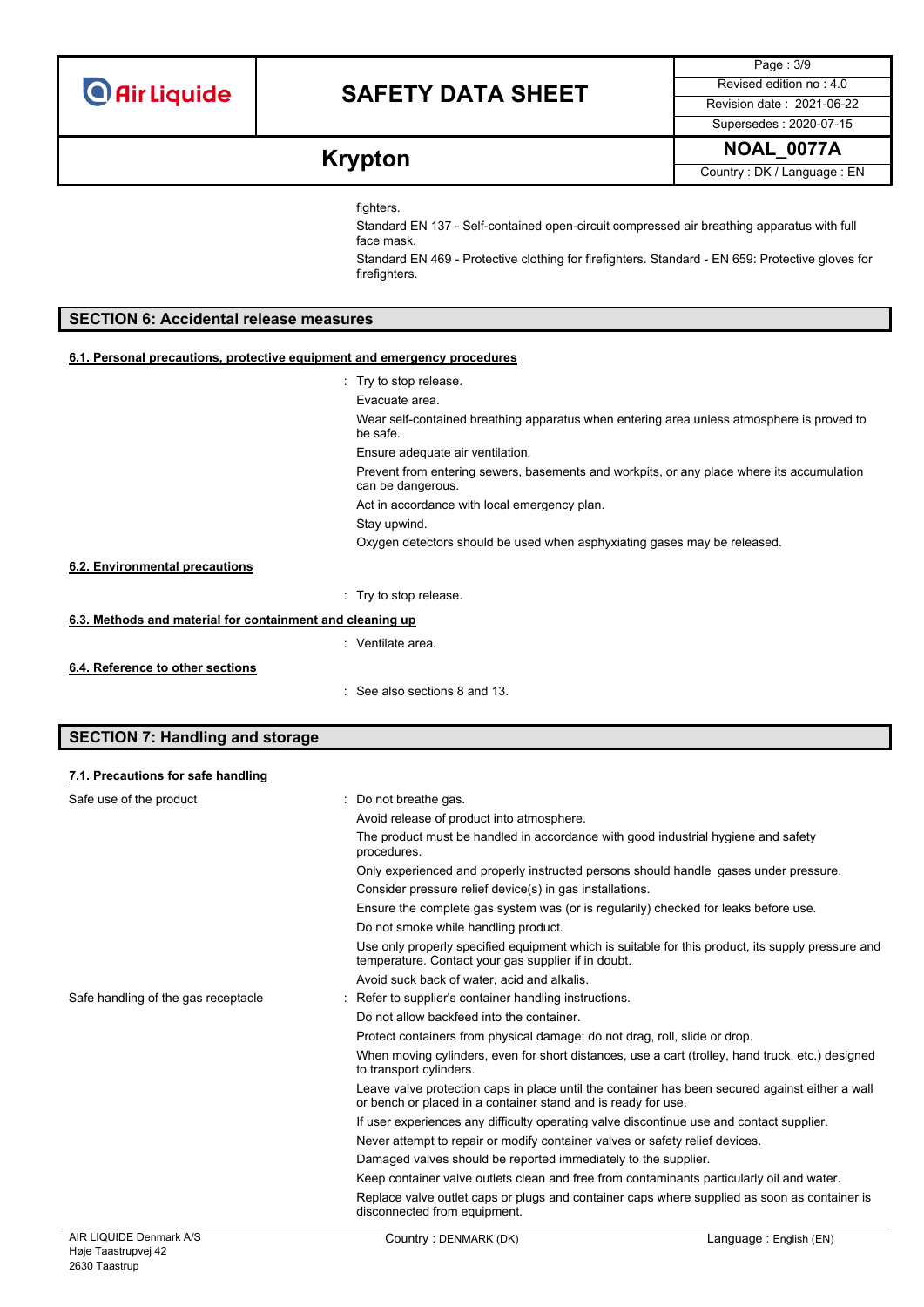**O** Air Liquide

# **SAFETY DATA SHEET** Revised edition no : 4.0

Page : 4/9 Supersedes : 2020-07-15

| <b>Krypton</b> | <b>NOAL 0077A</b>          |
|----------------|----------------------------|
|                | Country: DK / Language: EN |

|                                                                   | Close container valve after each use and when empty, even if still connected to equipment.                        |
|-------------------------------------------------------------------|-------------------------------------------------------------------------------------------------------------------|
|                                                                   | Never attempt to transfer gases from one cylinder/container to another.                                           |
|                                                                   | Never use direct flame or electrical heating devices to raise the pressure of a container.                        |
|                                                                   | Do not remove or deface labels provided by the supplier for the identification of the content of<br>the container |
|                                                                   | Suck back of water into the container must be prevented.                                                          |
|                                                                   | Open valve slowly to avoid pressure shock.                                                                        |
| 7.2. Conditions for safe storage, including any incompatibilities |                                                                                                                   |
|                                                                   | : Observe all regulations and local requirements regarding storage of containers.                                 |
|                                                                   | Containers should not be stored in conditions likely to encourage corrosion.                                      |
|                                                                   | Container valve guards or caps should be in place.                                                                |
|                                                                   | Containers should be stored in the vertical position and properly secured to prevent them from<br>falling over.   |
|                                                                   | Stored containers should be periodically checked for general condition and leakage.                               |
|                                                                   | Keep container below 50°C in a well ventilated place.                                                             |
|                                                                   | Store containers in location free from fire risk and away from sources of heat and ignition.                      |
|                                                                   | Keep away from combustible materials.                                                                             |
| 7.3. Specific end use(s)                                          |                                                                                                                   |
|                                                                   | : None.                                                                                                           |

# **SECTION 8: Exposure controls/personal protection**

## **8.1. Control parameters**

| AIR LIQUIDE Denmark A/S                                                   | Country: DENMARK (DK)                                                                                                                                                                                                                                                                                                              | Language: English (EN) |
|---------------------------------------------------------------------------|------------------------------------------------------------------------------------------------------------------------------------------------------------------------------------------------------------------------------------------------------------------------------------------------------------------------------------|------------------------|
| • Respiratory protection                                                  | Self contained breathing apparatus (SCBA) or positive pressure airline with mask are to be<br>used in oxygen-deficient atmospheres.<br>Standard EN 137 - Self-contained open-circuit compressed air breathing apparatus with full<br>face mask.                                                                                    |                        |
| - Other                                                                   | : Wear safety shoes while handling containers.<br>Standard EN ISO 20345 - Personal protective equipment - Safety footwear.                                                                                                                                                                                                         |                        |
|                                                                           | Standard EN 388 - Protective gloves against mechanical risk.                                                                                                                                                                                                                                                                       |                        |
| - Hand protection                                                         | : Wear working gloves when handling gas containers.                                                                                                                                                                                                                                                                                |                        |
| • Skin protection                                                         |                                                                                                                                                                                                                                                                                                                                    |                        |
| • Eye/face protection                                                     | : Wear safety glasses with side shields.<br>Standard EN 166 - Personal eye-protection - specifications.                                                                                                                                                                                                                            |                        |
|                                                                           | $\therefore$ A risk assessment should be conducted and documented in each work area to assess the risks<br>related to the use of the product and to select the PPE that matches the relevant risk. The<br>following recommendations should be considered:<br>PPE compliant to the recommended EN/ISO standards should be selected. |                        |
| 8.2.2. Individual protection measures, e.g. personal protective equipment |                                                                                                                                                                                                                                                                                                                                    |                        |
|                                                                           | Consider the use of a work permit system e.g. for maintenance activities.                                                                                                                                                                                                                                                          |                        |
|                                                                           | Oxygen detectors should be used when asphyxiating gases may be released.                                                                                                                                                                                                                                                           |                        |
|                                                                           | Systems under pressure should be regularily checked for leakages.                                                                                                                                                                                                                                                                  |                        |
|                                                                           | : Provide adequate general and local exhaust ventilation.                                                                                                                                                                                                                                                                          |                        |
| 8.2.1. Appropriate engineering controls                                   |                                                                                                                                                                                                                                                                                                                                    |                        |
| 8.2. Exposure controls                                                    |                                                                                                                                                                                                                                                                                                                                    |                        |
| PNEC (Predicted No-Effect Concentration)                                  | None available.                                                                                                                                                                                                                                                                                                                    |                        |
| DNEL (Derived-No Effect Level)                                            | None available.                                                                                                                                                                                                                                                                                                                    |                        |
| OEL (Occupational Exposure Limits)                                        | None available.                                                                                                                                                                                                                                                                                                                    |                        |
|                                                                           |                                                                                                                                                                                                                                                                                                                                    |                        |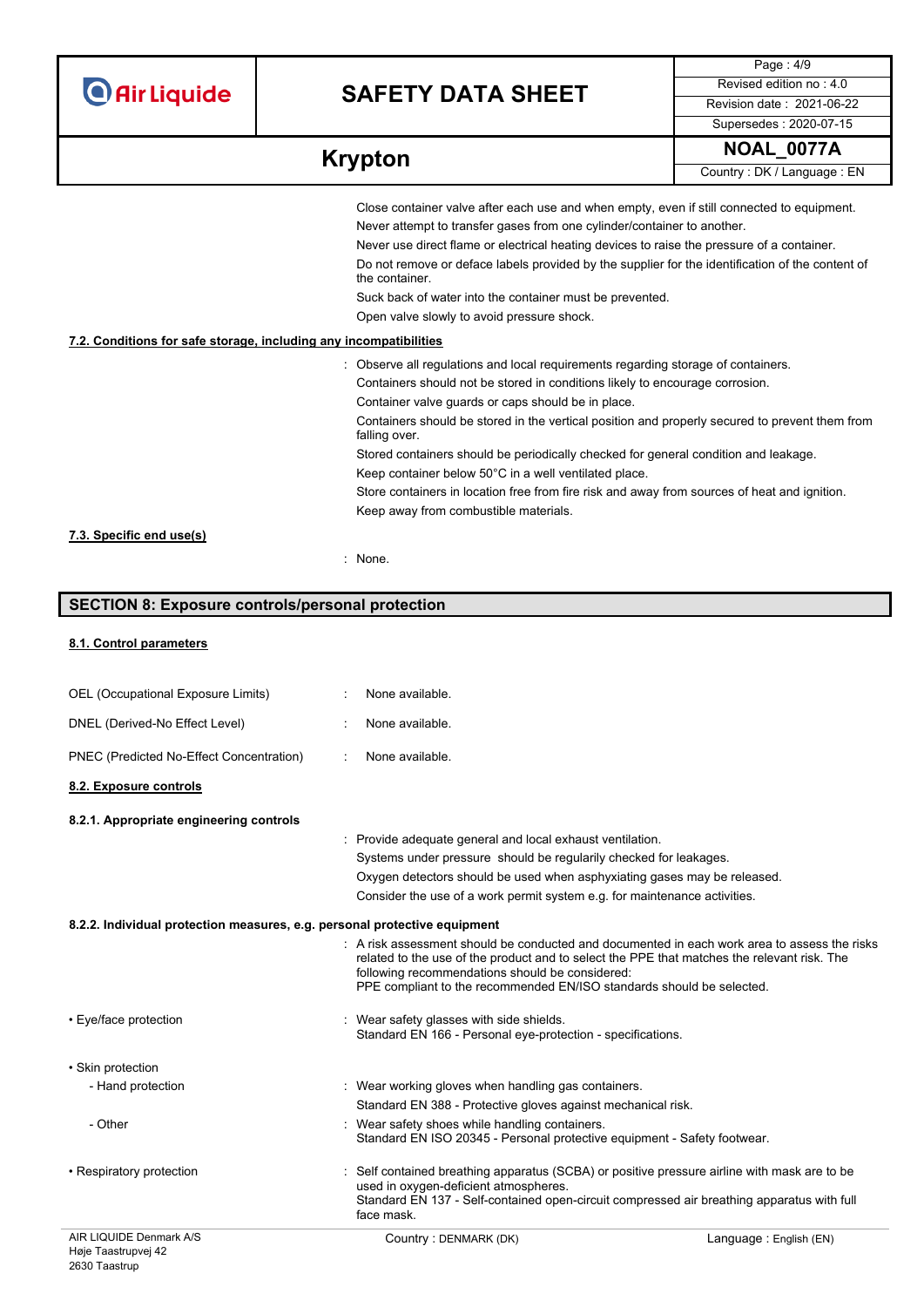

Page : 5/9 Supersedes : 2020-07-15

**Krypton NOAL\_0077A Krypton** Country: DK/Language : EN

• Thermal hazards : None in addition to the above sections.

### **8.2.3. Environmental exposure controls**

: None necessary.

## **SECTION 9: Physical and chemical properties**

### **9.1. Information on basic physical and chemical properties**

Appearance

| Physical state at 20°C / 101.3kPa               | Gas                                                                                                       |
|-------------------------------------------------|-----------------------------------------------------------------------------------------------------------|
| Colour                                          | Colourless.                                                                                               |
| Odour                                           | No odour warning properties.                                                                              |
| Odour threshold                                 | Odour threshold is subjective and inadequate to warn of overexposure.                                     |
| pH                                              | Not applicable for gases and gas mixtures.                                                                |
| Melting point / Freezing point                  | -157.2 °C                                                                                                 |
| Boiling point                                   | $: -153 °C$                                                                                               |
| Flash point                                     | Not applicable for gases and gas mixtures.                                                                |
| Evaporation rate                                | Not applicable for gases and gas mixtures.                                                                |
| Flammability (solid, gas)                       | Non flammable.                                                                                            |
| <b>Explosive limits</b>                         | Non flammable.                                                                                            |
| Vapour pressure [20°C]                          | Not applicable.                                                                                           |
| Vapour pressure [50°C]                          | Not applicable.                                                                                           |
| Vapour density                                  | : Not applicable.                                                                                         |
| Relative density, liquid (water=1)              | : 2.4                                                                                                     |
| Relative density, gas (air=1)                   | 2.9                                                                                                       |
| Water solubility                                | $: 221$ mg/l                                                                                              |
| Partition coefficient n-octanol/water (Log Kow) | Not applicable for inorganic products.                                                                    |
| Auto-ignition temperature                       | Non flammable.                                                                                            |
| Decomposition temperature                       | Not applicable.                                                                                           |
| Viscosity                                       | No reliable data available.                                                                               |
| Explosive properties                            | Not applicable.                                                                                           |
| Oxidising properties                            | Not applicable.                                                                                           |
| 9.2. Other information                          |                                                                                                           |
| Molar mass                                      | $: 84$ g/mol                                                                                              |
| Critical temperature [°C]                       | $-63.8 °C$                                                                                                |
| Other data                                      | Gas/vapour heavier than air. May accumulate in confined spaces, particularly at or below<br>ground level. |

# **SECTION 10: Stability and reactivity**

## **10.1. Reactivity**

: No reactivity hazard other than the effects described in sub-sections below.

## **10.2. Chemical stability**

: Stable under normal conditions.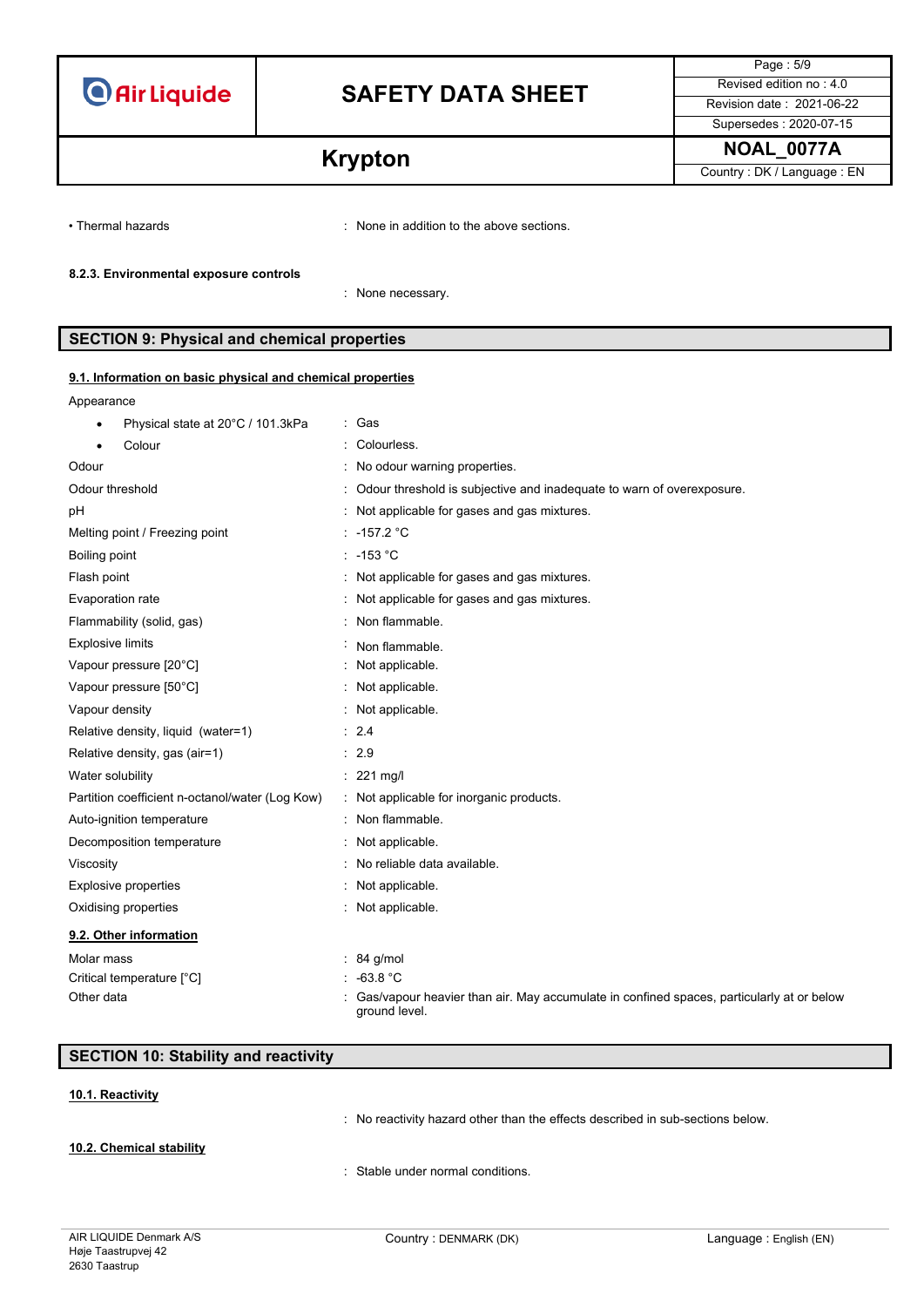**O** Air Liquide

# **SAFETY DATA SHEET** Revised edition no : 4.0

Page : 6/9 Supersedes : 2020-07-15

**Krypton NOAL\_0077A Country**: DK/Language : EN

## **10.3. Possibility of hazardous reactions**

|                                        | : None.                                                         |
|----------------------------------------|-----------------------------------------------------------------|
| 10.4. Conditions to avoid              |                                                                 |
|                                        | : Avoid moisture in installation systems.                       |
| 10.5. Incompatible materials           |                                                                 |
|                                        | $\therefore$ None.                                              |
|                                        | For additional information on compatibility refer to ISO 11114. |
| 10.6. Hazardous decomposition products |                                                                 |
|                                        | : None.                                                         |

# **SECTION 11: Toxicological information**

| 11.1. Information on toxicological effects |                                               |
|--------------------------------------------|-----------------------------------------------|
| <b>Acute toxicity</b>                      | : No toxicological effects from this product. |
| Skin corrosion/irritation                  | No known effects from this product.           |
| Serious eye damage/irritation              | : No known effects from this product.         |
| Respiratory or skin sensitisation          | : No known effects from this product.         |
| Germ cell mutagenicity                     | : No known effects from this product.         |
| Carcinogenicity                            | : No known effects from this product.         |
| <b>Reproductive toxicity</b>               | ٠                                             |
| Toxic for reproduction: Fertility          | No known effects from this product.           |
| Toxic for reproduction: unborn child       | : No known effects from this product.         |
| <b>STOT-single exposure</b>                | No known effects from this product.           |
| <b>STOT-repeated exposure</b>              | No known effects from this product.           |
| <b>Aspiration hazard</b>                   | : Not applicable for gases and gas mixtures.  |

# **SECTION 12: Ecological information**

## **12.1. Toxicity**

| Assessment                                                                            | : No ecological damage caused by this product.                                                                                    |
|---------------------------------------------------------------------------------------|-----------------------------------------------------------------------------------------------------------------------------------|
| EC50 48h - Daphnia magna [mg/l]<br>EC50 72h - Algae [mg/l]<br>LC50 96 h - Fish [mg/l] | : No data available.<br>: No data available.<br>: No data available.                                                              |
| 12.2. Persistence and degradability                                                   |                                                                                                                                   |
| Assessment<br>12.3. Bioaccumulative potential                                         | : No ecological damage caused by this product.                                                                                    |
| Assessment<br>12.4. Mobility in soil                                                  | : No data available.                                                                                                              |
| Assessment                                                                            | : Because of its high volatility, the product is unlikely to cause ground or water pollution.<br>Partition into soil is unlikely. |
| 12.5. Results of PBT and vPvB assessment                                              |                                                                                                                                   |
| Assessment                                                                            | : No data available.                                                                                                              |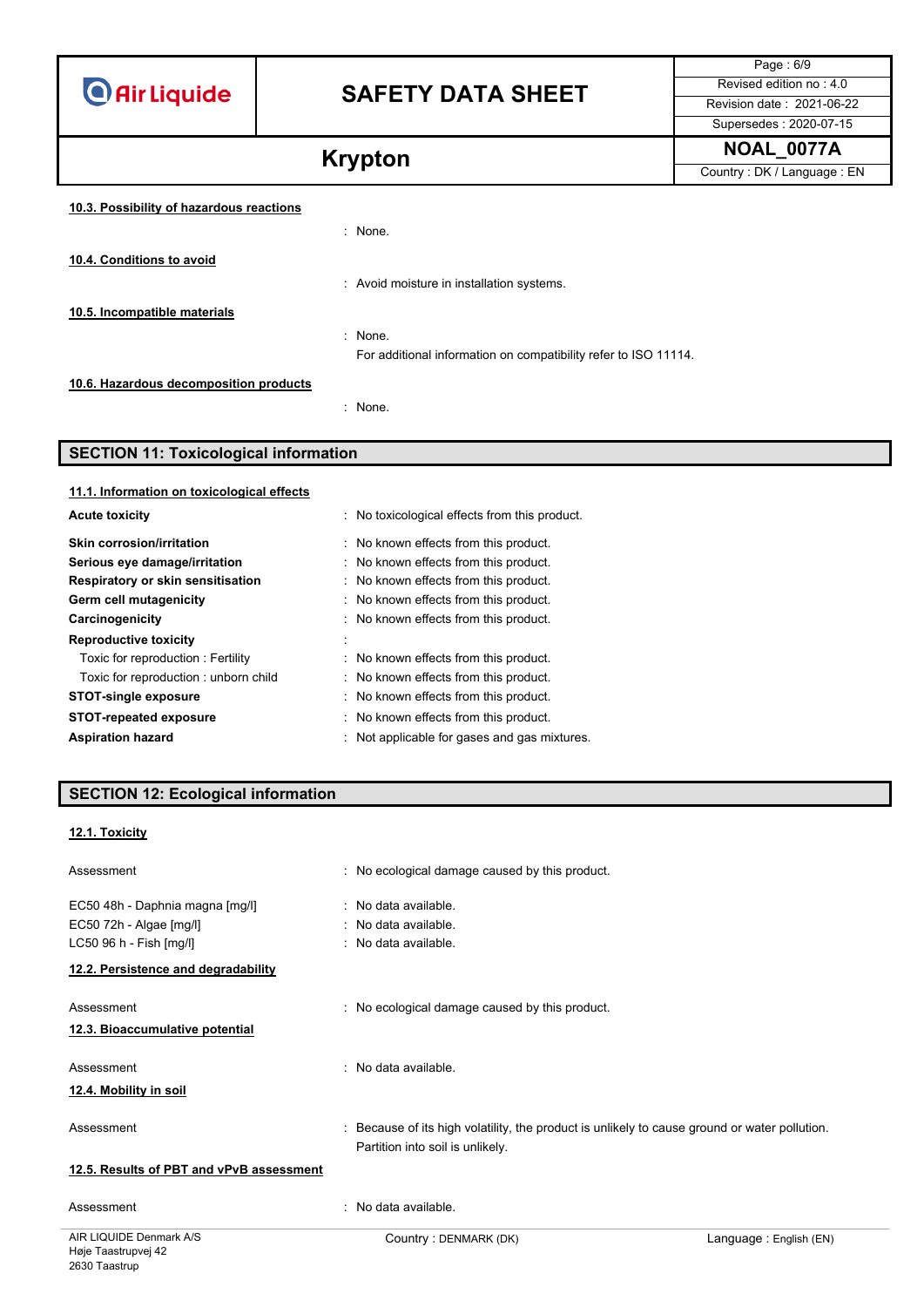| <b>O</b> Air Liquide |  |  |
|----------------------|--|--|
|                      |  |  |

Page : 7/9 Supersedes : 2020-07-15

**Krypton NOAL\_0077A Krypton** Country: DK/Language : EN

## **12.6. Other adverse effects**

Effect on the ozone layer **in the set of the set of the set of the set of the set of the set of the set of the set of the set of the set of the set of the set of the set of the set of the set of the set of the set of the s** Effect on global warming **in the same of the set of the Sefan Street** in None.

Other adverse effects **in the contract of the CO** in No known effects from this product.

- 
- 

## **SECTION 13: Disposal considerations**

| 13.1. Waste treatment methods                                                         |                                                                                                                |
|---------------------------------------------------------------------------------------|----------------------------------------------------------------------------------------------------------------|
|                                                                                       | May be vented to atmosphere in a well ventilated place.                                                        |
|                                                                                       | Do not discharge into any place where its accumulation could be dangerous.                                     |
|                                                                                       | Return unused product in original container to supplier.                                                       |
| List of hazardous waste codes (from<br>Commission Decision 2000/532/EC as<br>amended) | $\div$ 16 05 05 : Gases in pressure containers other than those mentioned in 16 05 04.                         |
| 13.2. Additional information                                                          |                                                                                                                |
|                                                                                       | : External treatment and disposal of waste should comply with applicable local and/or national<br>regulations. |

# **SECTION 14: Transport information**

### **14.1. UN number**

UN-No. : 1056

- **14.2. UN proper shipping name**
- **Transport by road/rail (ADR/RID)** : KRYPTON, COMPRESSED
- **Transport by air (ICAO-TI / IATA-DGR)** : Krypton, compressed
- **Transport by sea (IMDG)** : KRYPTON, COMPRESSED

**14.3. Transport hazard class(es)** Labelling

2.2 : Non-flammable, non-toxic gases.

| Transport by road/rail (ADR/RID)      |                                                           |
|---------------------------------------|-----------------------------------------------------------|
| Class                                 | $\therefore$ 2                                            |
| Classification code                   | : 1A                                                      |
| Hazard identification number          | : 20                                                      |
| <b>Tunnel Restriction</b>             | $\pm$ E - Passage forbidden through tunnels of category E |
| Transport by air (ICAO-TI / IATA-DGR) |                                                           |
| Class / Div. (Sub. risk(s))           | : 2.2                                                     |
| Transport by sea (IMDG)               |                                                           |
| Class / Div. (Sub. risk(s))           | : 2.2                                                     |
| Emergency Schedule (EmS) - Fire       | $E - C$                                                   |
| Emergency Schedule (EmS) - Spillage   | $: S-V$                                                   |
| 14.4. Packing group                   |                                                           |
| Transport by road/rail (ADR/RID)      | Not established.                                          |
| Transport by air (ICAO-TI / IATA-DGR) | Not established.                                          |
| Transport by sea (IMDG)               | Not established.                                          |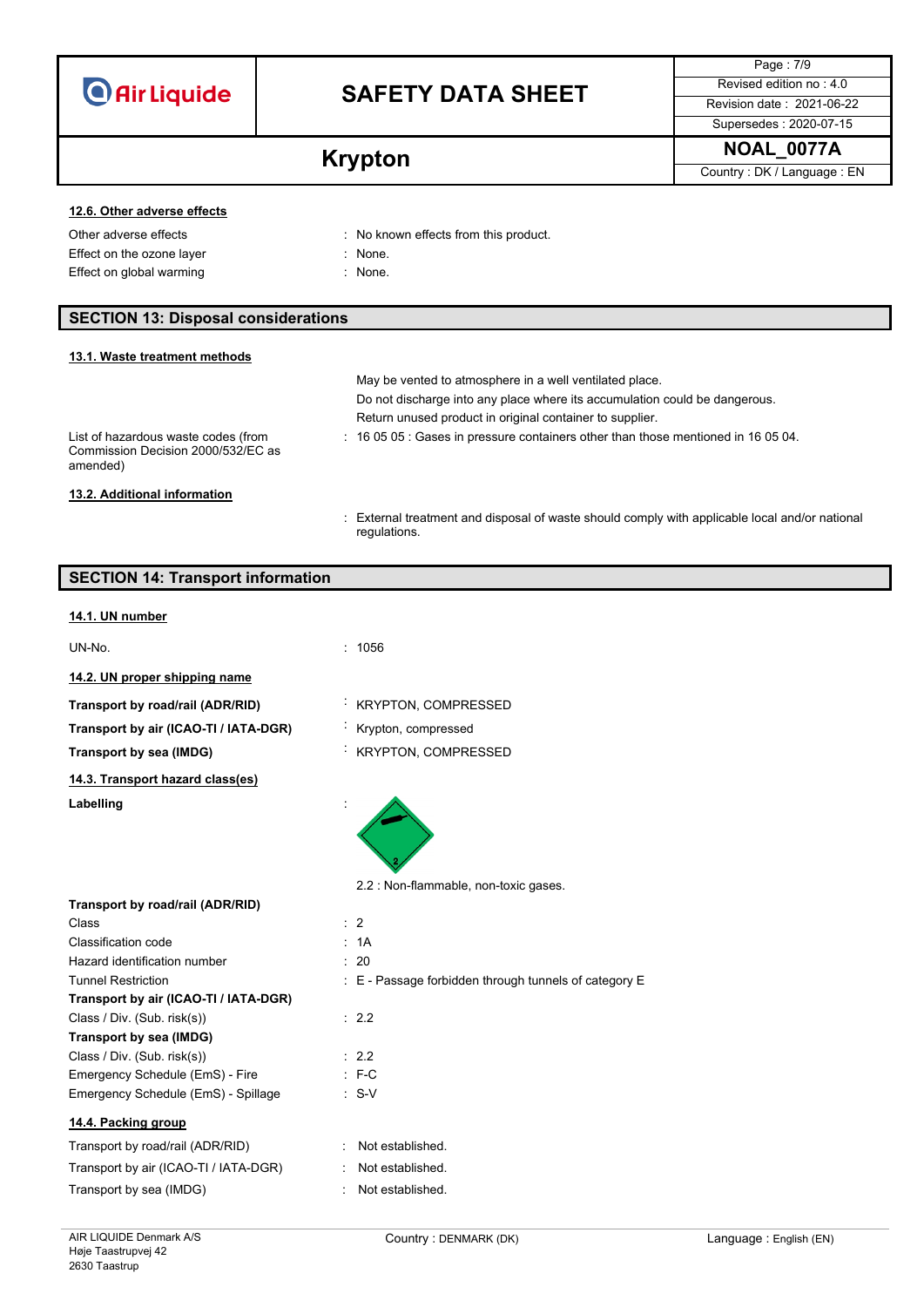|                                       |                                                                                                                                          | Page: 8/9                  |
|---------------------------------------|------------------------------------------------------------------------------------------------------------------------------------------|----------------------------|
| <b>O</b> Air Liquide                  | <b>SAFETY DATA SHEET</b>                                                                                                                 | Revised edition no: 4.0    |
|                                       |                                                                                                                                          | Revision date: 2021-06-22  |
|                                       |                                                                                                                                          | Supersedes: 2020-07-15     |
|                                       | <b>Krypton</b>                                                                                                                           | <b>NOAL 0077A</b>          |
|                                       |                                                                                                                                          | Country: DK / Language: EN |
| 14.5. Environmental hazards           |                                                                                                                                          |                            |
| Transport by road/rail (ADR/RID)      | None.                                                                                                                                    |                            |
| Transport by air (ICAO-TI / IATA-DGR) | : None.                                                                                                                                  |                            |
| Transport by sea (IMDG)               | None.                                                                                                                                    |                            |
| 14.6. Special precautions for user    |                                                                                                                                          |                            |
| <b>Packing Instruction(s)</b>         |                                                                                                                                          |                            |
| Transport by road/rail (ADR/RID)      | : P200                                                                                                                                   |                            |
| Transport by air (ICAO-TI / IATA-DGR) |                                                                                                                                          |                            |
| Passenger and Cargo Aircraft          | : 200.                                                                                                                                   |                            |
| Cargo Aircraft only                   | : 200.                                                                                                                                   |                            |
| Transport by sea (IMDG)               | : P200                                                                                                                                   |                            |
| Special transport precautions         | Avoid transport on vehicles where the load space is not separated from the driver's<br>compartment.                                      |                            |
|                                       | Ensure vehicle driver is aware of the potential hazards of the load and knows what to do in the<br>event of an accident or an emergency. |                            |
|                                       | Before transporting product containers:                                                                                                  |                            |
|                                       | - Ensure there is adequate ventilation.                                                                                                  |                            |
|                                       | - Ensure that containers are firmly secured.                                                                                             |                            |
|                                       | - Ensure valve is closed and not leaking.                                                                                                |                            |
|                                       | - Ensure valve outlet cap nut or plug (where provided) is correctly fitted.                                                              |                            |
|                                       | - Ensure valve protection device (where provided) is correctly fitted.                                                                   |                            |

# **14.7. Transport in bulk according to Annex II of Marpol and the IBC Code**

: Not applicable.

# **SECTION 15: Regulatory information**

| 15.1. Safety, health and environmental regulations/legislation specific for the substance or mixture |  |
|------------------------------------------------------------------------------------------------------|--|
| <b>EU-Regulations</b>                                                                                |  |

| Restrictions on use<br>Seveso Directive: 2012/18/EU (Seveso III) | $:$ None.<br>: Not covered.                             |
|------------------------------------------------------------------|---------------------------------------------------------|
| <b>National regulations</b><br>National legislation              | : Ensure all national/local regulations are observed.   |
| 15.2. Chemical safety assessment                                 | A CSA does not need to be carried out for this product. |

| <b>SECTION 16: Other information</b> |  |
|--------------------------------------|--|
|                                      |  |

Indication of changes **incomponent of the CO** is revised safety data sheet in accordance with commission regulation (EU) No 453/2010.